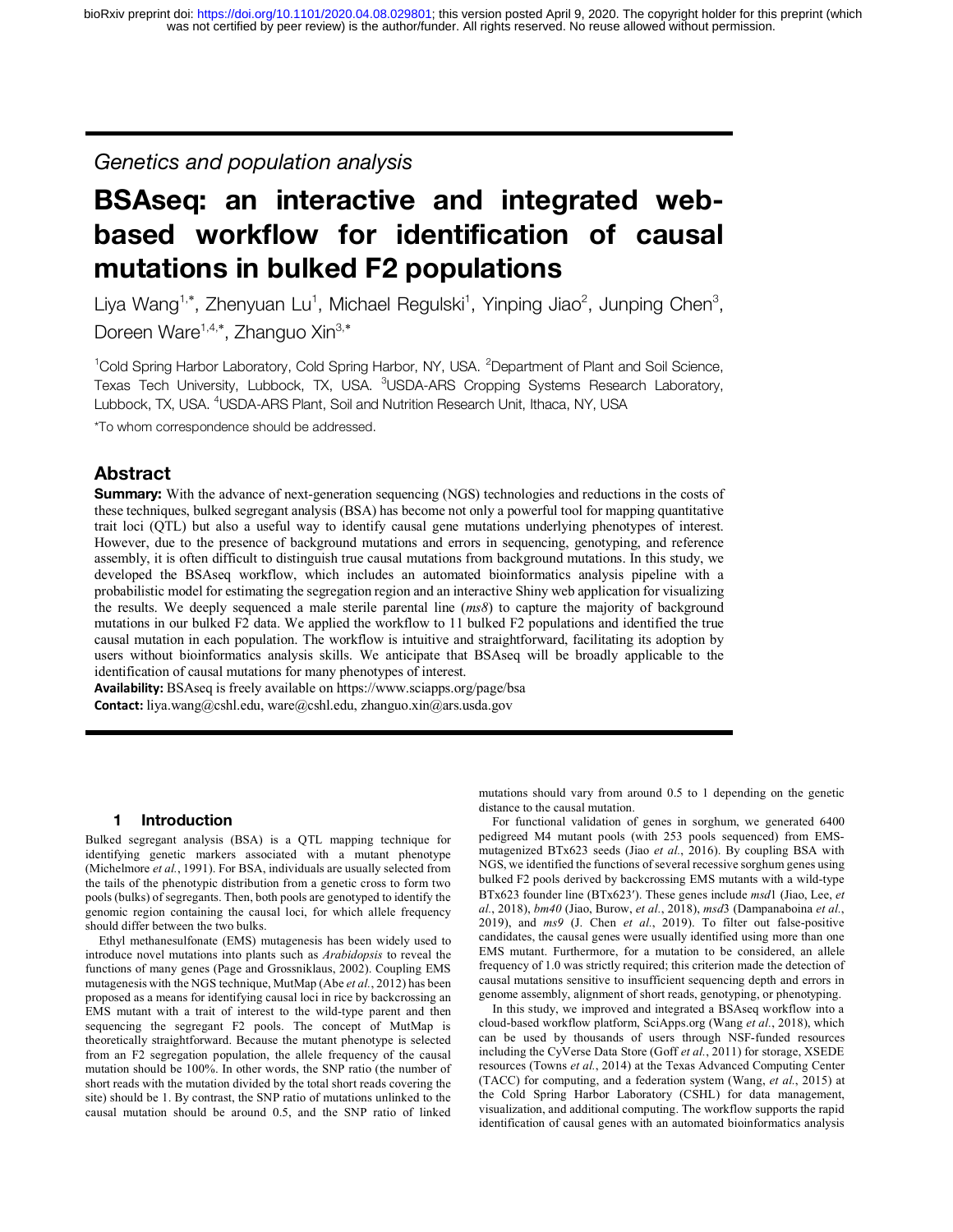#### *Wang et al.*

pipeline, a probabilistic model for quantitatively scoring segregation regions, and a Shiny web application for interactively visualizing analysis results directly on the SciApps platform. To validate the improved workflow, we demonstrated that all causal genes discovered in the studies cited above could be correctly identified with BSAseq using one or at most two F2 pools.

## **2 Methods**

#### **2.1 Overview**

Fig. 1 (A) depicts the process of using BSAseq to discover the causal genes for a trait of interest. We begin by backcrossing the mutant that has the desired phenotype with the wild type BTx623'. The F1 plants should have the wild-type phenotype, and in F2 plants the segregation ratio between mutant and wild-type phenotypes should be approximately 1:3. The mutant-type F2 plants are pooled together for sequencing. Short reads are aligned to the reference BTx623 assembly using Bowtie2 (Langmead and Salzberg, 2012), and SNPs are called and filtered using Bcftools (Li, 2011) to keep only EMS-induced mutations ( $G \rightarrow A$  or  $C \rightarrow T$ ) with the desired coverage (e.g., 5–100). SnpEff (Cingolani *et al.*, 2012) is used to annotate and select mutations with a large predicted effect (missense, nonsense, splice\_site\_acceptor, and splice\_site\_donor), and SIFT 4G (Vaser *et al.*, 2016) is used to predict whether these mutations are deleterious or not. Each of the above analytical steps is integrated into SciApps as a modular application (app) and chained together as an automated pipeline; an automatically generated diagram is shown in Fig. 1 (B). The first two apps are configured to run on the TACC resources, the other apps are executed on the CSHL federation system, and all results are archived in the CyVerse Data Store.

As shown by the diagram, the final app of the pipeline, bsa\_viewer, aggregates the results from the previous three steps to support interactive visualization. When users attempt to visualize the output of the app, the results will be copied from the CyVerse Data Store to the CSHL federation system (if they are not already stored there), and an interactive Shiny web application will be opened. As a demonstration, we sequenced an F2 pool from a cross between a male-sterile mutant isolated from the pedigreed line Mut574 and the wild type BTx623'. The causal gene (the red dot with the lowest *P*-value) falls in the segregated region on chromosome 2 (Fig. S1). The data can also be viewed by the SNP ratio. Most importantly, biological knowledge can be also applied to eliminate false-positive candidate genes (or genes with the candidate mutations). The detailed calculations of the segregation probability are described in the next section. The raw sequence data of Mut574 have been deposited into NCBI SRA (PRJNA580273).

To run the workflow in sorghum or another organism, only a few modifications are needed: 1. Select the paired sequencing data through "Browse" in step 1; 2. Select the required reference genome in steps 1, 2, 4, and 5; 3. Specify your own or select the background SNPs in step 3. Default settings can be used for all other parameters. A detailed tutorial is available: https://tinyurl.com/rgc5tjz. Data should be uploaded to the CyVerse Data Store via CyberDuck (https://cyberduck.io/) or iCommands (https://docs.irods.org/4.2.1/icommands/user/). A free CyVerse account is required to host sequencing data at CyVerse. After a user runs BSAseq, SciApps will archive the analysis results in their CyVerse account and chain the raw data and analysis results together as shareable automated workflows.

#### **2.2 Estimating the segregation probability**

As shown in Fig. 1 (A), the causal mutation for the trait of interest is expected to have an SNP ratio of 1 (or close to 1 if there are any errors in the data collection or from analysis tools). For mutations close to the causal loci, the SNP ratio should decrease from 1 with increasing genetic distance, whereas unlinked mutations are expected to have ratios around 0.5. However, the SNP ratio plot can be noisy due to unfiltered background mutations, as shown in Fig. S2 and the inset figure of Fig. 1 (C). To improve the signal-to-noise ratio, we used a weighted one-sample single-tailed t-test to estimate the significance of an EMS mutation falling within the segregated region.

The null hypothesis is that the weighted mean of the SNP ratios around the mutation  $(+/-W)$  is equal to 0.5 (no segregation); *W* is the window size. The weighted mean and standard deviation are defined by equations (1) and (2), with the weight *wi* defined by equation (3), a tricube kernel function.  $D_i$  is the standardized distance, with value  $0$  at the focal position and value 1 at the edge of the window. *N* is the number of EMS mutations in the window,  $M$  is the number of nonzero weights, and  $x_i$  is the SNP ratio.

$$
\bar{x}_w = \frac{\sum_{i=1}^N w_i x_i}{\sum_{i=1}^N w_i} \tag{1}
$$

$$
S_{w} = \sqrt{\frac{\sum_{i=1}^{N} w_{i}(x_{i} - \bar{x}_{w})^{2}}{\frac{M-1}{M} \sum_{i=1}^{N} w_{i}}}
$$
(2)

$$
W_i = \frac{\left(1 - D_i^3\right)^3}{\sum_{i=1}^N (1 - D_i^3)^3}
$$
 (3)

The logarithm of the *P*-values is plotted along each chromosome by the Shiny web application, as shown in Fig. S1, to easily visualize the segregated region as well as the true-positive candidate genes, which should fall into the segregated region.

#### **2.3 The Shiny web application**

The weights defined by the tricube kernel function (equation (3)) are more critical when a larger window size is needed, e.g., when the segregated region is broad due to a low rate of recombination. We created a Shiny web application to support interactive the window size; toggling of the view between SNP ratio and segregation probability; aggregation of homologous gene annotation (*A. thaliana* and *O. sativa japonica*), SnpEff annotations, and SIFT score predictions; and querying of previously identified EMS mutations (Jiao *et al.*, 2016) (Fig. 1 (C)).

After completing the BSAseq analysis pipeline, users can open the Shiny web application by visualizing the bsa\_viewer output. In the beginning, segregation probability plots along all chromosomes are displayed (Fig. S1). Users can choose different window sizes to improve the estimation of the segregated region. Once a chromosome with a segregated region is determined, users can zoom into the chromosome to more closely examine the candidate genes (Fig. 1 (C)). SNPs are automatically annotated in the workflow, allowing users to determine the causal mutation based on biological knowledge. The interactive Shiny web application can toggle from the statistic graph to the traditional SNP ratio graph for confirmation of the causal SNP, which should have a ratio of nearly 1 and should lie within a region devoid of unlinked genetic mutations (e.g., the peak on chromosome 2 in the inset figure of Fig. 1(C)).

Once a candidate gene is identified, the user can click the gene id to get the EMS mutant that has a significant mutation on the same gene by querying the EMS mutation database. The database is built with the previously sequenced 253 EMS mutant pools (Jiao *et al.*, 2016) to help identify the independent allele of the causal mutation for confirmation of predicted candidate genes. We are in the process of sequencing an additional 1000 mutant pools to cover the majority of sorghum genes.

#### **2.4 Deep sequencing of the sorghum** *ms8* **mutant line for capturing the background mutations**

As shown in Fig. S2, many SNPs far away from the causal loci have a SNP ratio near 1, e.g., the two false-positive SNPs (red dots) on chromosome 5. The reasons why these SNPs have ratios close to 1 include low sequencing coverage around the mutations, local segregation distortion, and most importantly, differences between the reference BTx623 and the founder BTx623' line used to create the EMS mutants; these mutations will have SNP ratios of 1 because they are present in both parents. In Fig. 1 (A), a heterozygous SNP in the founder line is used as an example to show that false-positive candidate genes can be generated by insufficient sequencing or sampling.

Additionally, sorghum is primarily self-pollinated, meaning that an individual sorghum plant will accept pollen from its own flowers. To ensure that we are backcrossing the EMS mutant with BTx623', we used the *ms8* mutant (Xin *et al.*, 2017), which was a male sterile mutant isolated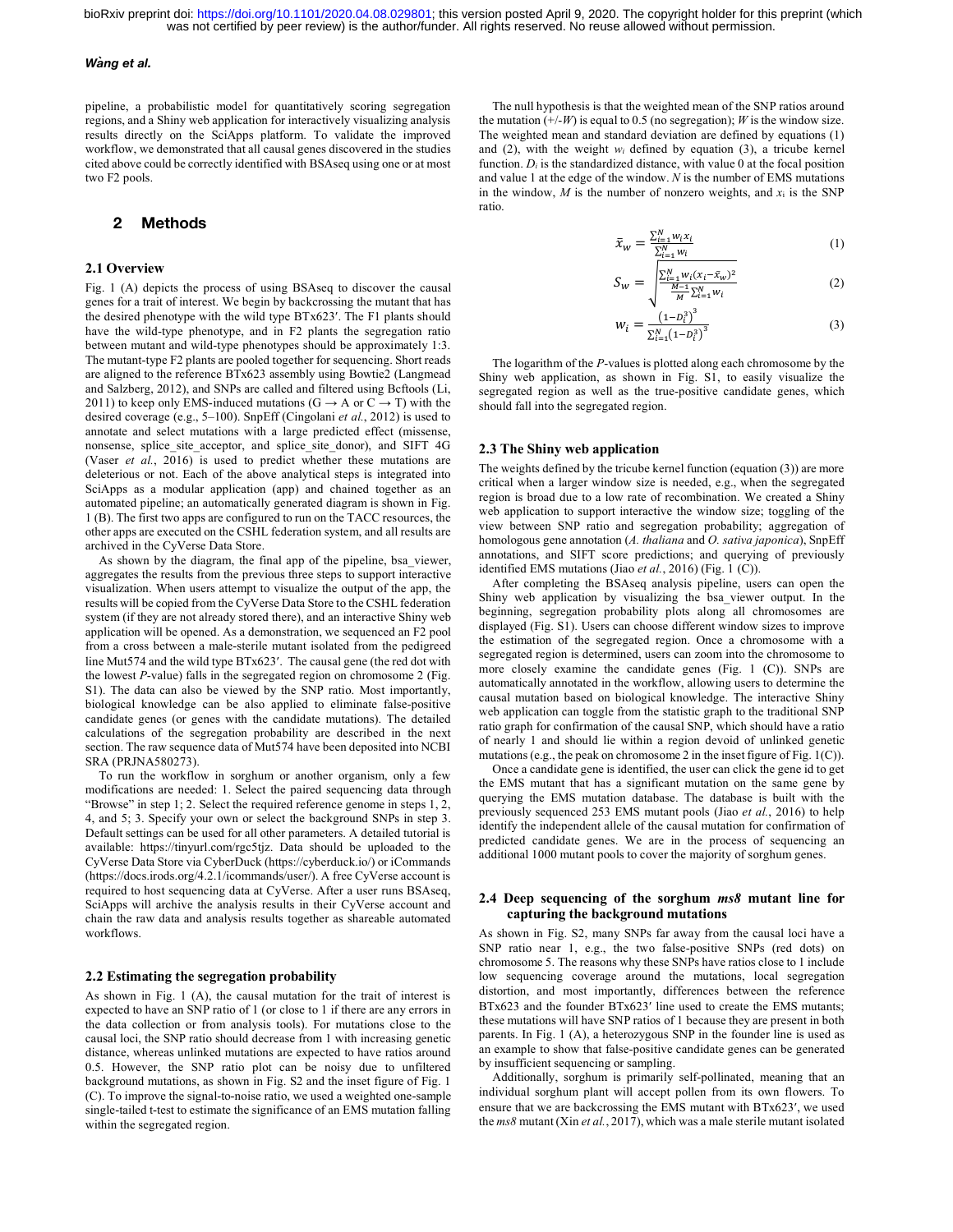#### *BSAseq for easily identifying causal mutations*

from the sorghum mutant library and has been backcrossed to the parent BTx623' for six generations, as the wild-type parent for creating F2 BSA mapping populations. Because *ms8* is completely male-sterile, all seeds derived from the crosses of mutants to *ms8* are truly F1 seeds. We deeply sequenced  $ms8$  to 60X coverage and discovered 12,675 EMS-type (GC  $\rightarrow$ AT) mutations. After subtracting these background mutations, candidate mutations were located in one chromosome region, greatly simplifying the calling of the causal mutations. The raw sequencing data of *ms8* were deposited into NCBI SRA (PRJNA606537).

### **3 Results**

A male-sterile mutant isolated from the mutant line Mut574 was mapped to chromosome 2 based on the statistical model (Fig. S1), The peak contained two mutations predicted to be deleterious (red dots) and three mutations with tolerable effects (blue circles). Flipping of the graph to the SNP ratio (Fig. S2) revealed that these mutations are located on the tip of a region devoid of unlinked genetic mutations. Examination of the SNP effect of the mutations revealed that one deleterious mutation was a splicesite mutation in the gene *Sobic.002G221000*, a homolog of *Arabidopsis* male sterile 1 (*ms1*). This mutant happened to be allelic to the recently published *ms9* gene (J. Chen *et al.*, 2019).

We applied the workflow to 11 published MutMap populations identified through conventional BSA analysis of NGS sequencing data of bulked F2 populations. This led to the identification of the correct causal mutations in each case, as shown in Fig. S3 (*ms9* (J. Chen *et al.*, 2019)), S4 (*msd1* (Jiao, Lee, *et al.*, 2018)), S5 (*bm40* (Jiao, Burow, *et al.*, 2018)), and S6 (*msd3* (Dampanaboina *et al.*, 2019)). The results are summarized in Table 1.

**Table 1.** Benchmark results for published sorghum genes

| Mutant   | Causal<br>gene | $\#FP_{ms\delta}^a$ #FP <sub>BSA</sub> b |                | $(\text{with TP})^c$ | #Candidates TP detected w/o<br>filtering $ms8^d$ |
|----------|----------------|------------------------------------------|----------------|----------------------|--------------------------------------------------|
| Mut574   | ms9            |                                          | 3              | 2(Y)                 | Y                                                |
| BC1F2    | ms9            |                                          | 3              | 3(Y)                 | Y                                                |
| p9       | msd1           | $\theta$                                 | 0              | 2(Y)                 | Y                                                |
| p12      | msdl           |                                          |                | 3(Y)                 | Y                                                |
| $bm40-1$ | bm40           | $\theta$                                 | 2              | 2(Y)                 | Y                                                |
| $bm40-2$ | bm40           | 2                                        |                | 4(Y)                 | Y                                                |
| p6A      | msd3           |                                          |                | 2(Y)                 | Y                                                |
| p6B      | msd3           |                                          |                | 2(Y)                 | N                                                |
| p14      | msd3           | $\theta$                                 | 0              | $2(N)^e$             | N                                                |
| p21A     | msd3           | $\overline{c}$                           | 2              | 3(Y)                 | Y                                                |
| p21B     | msd3           |                                          | 2              | 3(Y)                 | N                                                |
| p24      | msd3           |                                          | $\overline{c}$ | 3(Y)                 | Y                                                |

(a) Number of false-positive genes introduced by *ms8* background mutations. (b) Number of false-positive genes that can be filtered out by BSAseq (including those in *ms8*). (c) Number of candidate genes identified by BSAseq (Y/N: including the true causal gene (Y) or not (N)). (d) Detection of the causal gene (true-positive) (Y) or not (N) without filtering out *ms8* background mutations. (e) The causal mutation was filtered out due to a median info value of 3.28 (> 3.25) although its SIFT score was 0 and it is within the predicted segregation region, as shown in Fig. S6 (C).

Table 1 shows that BSAseq can filter out about 50% of the falsepositive candidate genes, but more than one candidate gene was left for each F2 mutant pool due to linkage to the causal gene. Fortunately, the EMS mutation sites are mostly randomly distributed, so the causal gene can be identified using another EMS mutant with an independent significant allele in the same gene. As an example, the only candidate gene shared by Mut574 and BC1F2 of *ms9* is *Sobic.002G221000*. Our results also showed that *msd1*, *bm40*, and *msd3* could all be identified with at most two F2 pools. The confounding issue for identification of *msd3* was a background mutation from *ms8* that is present in five of the six F2 pools.

BSAseq failed to detect the causal gene for p14 due to a slightly larger median info value predicted by SIFT4G, although the causal mutation did fall into the predicted segregation region. Therefore, users need to pay attention to false-negative candidate mutations if they are in the

segregation region but just fail to meet the SIFT criteria for being considered as significant mutations. The *ms8* parental line not only introduces false-positive candidate genes (though all of them are outside the predicted segregation region for the BSA data listed in Table 1, and can therefore be filtered out by BSAseq) but also decreases the signal-tonoise ratio, enabling BSAseq failed to predict the segregation region for p6B and p21B (plots not shown).

Interestingly, when the p9 data were aligned to v3, the SNP ratio for the causal gene, *msd1*, was 0.96 (vs. 1 when aligned to v2). This suggests that the causal gene could not be detected if we continue to exclude SNPs with a SNP ratio less than 1.

#### **4 Discussion**

BSA analysis of bulked NGS data often requires a comprehensive understanding of bioinformatic tools, impeding the wide application of this technology for causal gene identification. By contrast, the simplicity of our workflow allows users who lack training in bioinformatics to run analyses. With this workflow, it is possible to identify the causal mutation with 15x coverage of the genome. In sorghum (genome size  $\sim$  700 Mb), 10 Gb of clean data, which now costs less than \$200 including library construction, is sufficient to identify the causal mutations as long as the phenotype is accurate. Additionally, the workflow was developed to identify causal mutations for recessive nuclear mutations. For dominant mutations, both heterozygous and homozygous mutants yield the same mutant phenotype; consequently, the segregated region will have an average SNP ratio of 0.75. Our workflow correctly predicts the segregation region and identifies the true causal gene, e.g., for the red root mutant (results not shown; patent and publication are pending).

Genome editing technologies promise to transform breeding in both plants (K. Chen *et al.*, 2019) and animals (Tait-Burkard *et al.*, 2018). To effectively apply genome-editing tools, however, it is essential to know the target gene to be edited, or ideally the causal mutations. As sequencing technologies continue to be developed and sequencing costs continue to drop, BSAseq will increasingly become an affordable means to discover targets for genome editing when a high-quality mutant library is available. Induced mutant populations often have a high density of background mutations, which impedes the immediate utility of traits identified from mutant libraries in breeding. Although recurrent backcrosses can be used to remove unlinked background mutations, it will take several generations to remove 90% of them. Furthermore, no effective method currently exists for removing the linked mutations by backcrossing. On the other hand, genome editing can introduce precise mutations with few or no offsite mutations, allowing the rapid introduction of superior traits into elite germplasm for breeding. The combination of affordable and fast target gene discovery using BSAseq with precise genome editing has the potential to revolutionize breeding.

#### **5 Conclusion**

We demonstrated the utility of a web-based BSAseq workflow in the identification of causal mutations underlying phenotypes of interest. We showed that false-positive candidate genes can be effectively eliminated if they are outside the predicted segregation region, which can be estimated with adjustable window sizes via the interactive Shiny web application. The BSAseq workflow is species-agnostic, and could readily be applied to identifying causal genes in other plant species. We expect that the BSAseq workflow will be a useful tool for large-scale identification of causal mutations in sorghum and other organisms.

## **Acknowledgments**

We thank the CyVerse project, the XSEDE project at TACC, and CSHL for providing computational resources.

# **Disclaimer**

Mention of trade names or commercial products in this article is solely for the purpose of providing specific information and does not imply recommendation or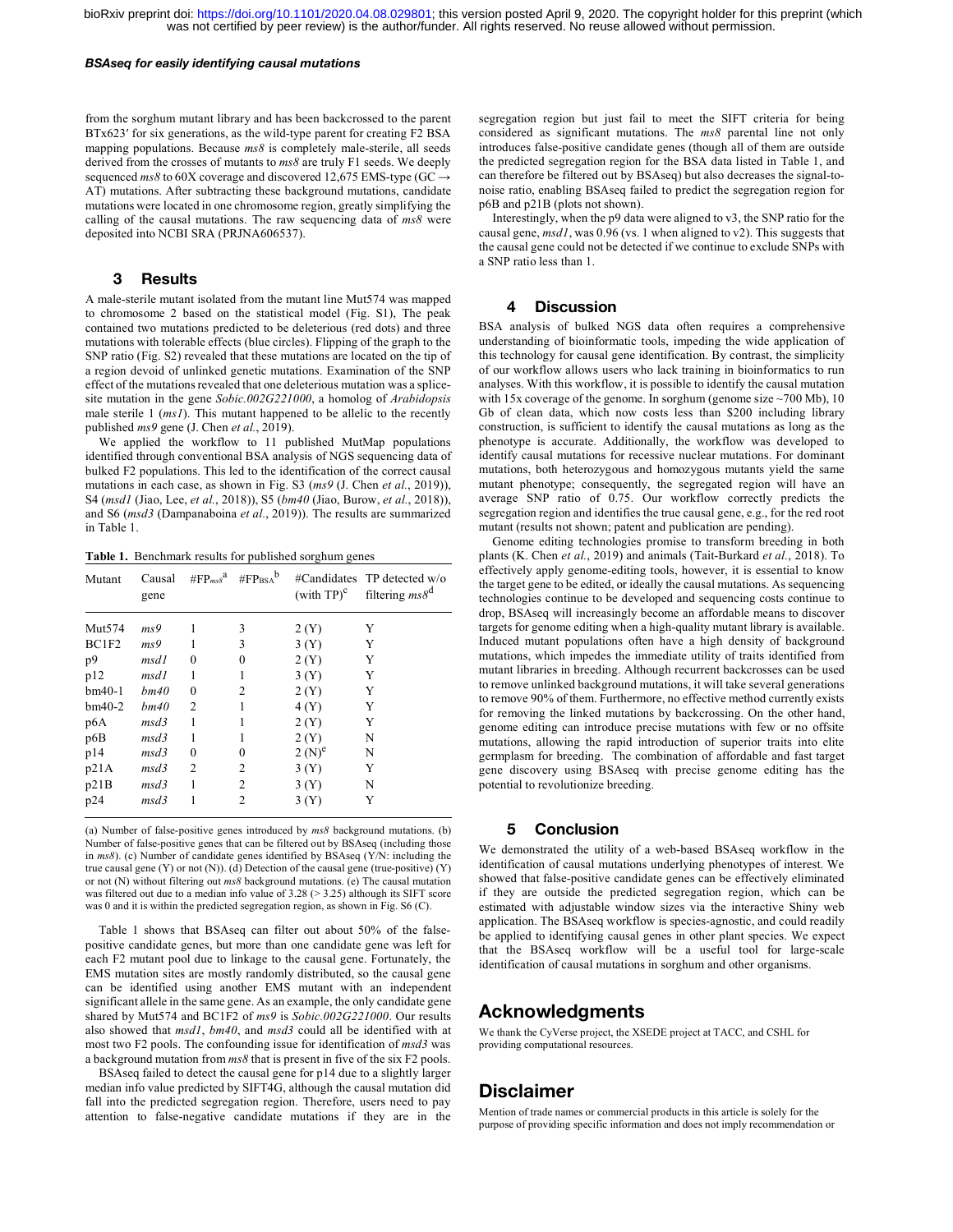was not certified by peer review) is the author/funder. All rights reserved. No reuse allowed without permission. bioRxiv preprint doi: [https://doi.org/10.1101/2020.04.08.029801;](https://doi.org/10.1101/2020.04.08.029801) this version posted April 9, 2020. The copyright holder for this preprint (which

#### *Wang et al.*

endorsement by the U.S. Department of Agriculture. USDA is an equal opportunity provider and employer.

# **Funding**

This work was supported by USDA-ARS 8062-21000-041-00D, 3096-21000-021- 00D, and 3096-21000-022-00D. SciApps has also been supported by NSF grants DBI-1265383 and IOS-1445025.

*Conflict of Interest:* none declared.

# **References**

- Abe,A. *et al.* (2012) Genome sequencing reveals agronomically important loci in rice using MutMap. *Nat. Biotechnol.*, **30**, 174–178.
- Chen,J. *et al.* (2019) Identification of the First Nuclear Male Sterility Gene (Male-sterile 9 ) in Sorghum. *The Plant Genome*, **12**, 190020. Chen,K. *et al.* (2019) CRISPR/Cas Genome Editing and Precision Plant
- Breeding in Agriculture. *Annu. Rev. Plant Biol.*, **70**, 667–697.
- Cingolani,P. *et al.* (2012) A program for annotating and predicting the effects of single nucleotide polymorphisms, SnpEff: SNPs in the genome of Drosophila melanogaster strain w1118; iso-2; iso-3., **6**,  $80 - 92$ .
- Dampanaboina,L. *et al.* (2019) Sorghum MSD3 Encodes an ω-3 Fatty Acid Desaturase that Increases Grain Number by Reducing Jasmonic Acid Levels. *International Journal of Molecular Sciences*, **20(21)**, 5359
- Goff,S.A. *et al.* (2011) The iPlant Collaborative: Cyberinfrastructure for Plant Biology. *Front. Plant Sci.*, **2**, 34.
- Jiao,Y. *et al.* (2016) A Sorghum Mutant Resource as an Efficient Platform for Gene Discovery in Grasses. *Plant Cell*, **28**, 1551–1562.
- Jiao,Y., Burow,G., *et al.* (2018) Efficient Identification of Causal Mutations through Sequencing of Bulked F2 from Two Allelic Bloomless Mutants of Sorghum bicolor. *Front. Plant Sci.*, **8**, 2267
- Jiao,Y., Lee,Y.K., *et al.* (2018) MSD1 regulates pedicellate spikelet fertility in sorghum through the jasmonic acid pathway. *Nat. Commun.*, **9**, 822.
- Langmead,B. and Salzberg,S.L. (2012) Fast gapped-read alignment with Bowtie 2. *Nat. Methods*, **9**, 357–359.
- Li,H. (2011) A statistical framework for SNP calling, mutation discovery, association mapping and population genetical parameter estimation from sequencing data. *Bioinformatics*, **27**, 2987–2993.
- Michelmore,R.W. *et al.* (1991) Identification of markers linked to disease-resistance genes by bulked segregant analysis: a rapid method to detect markers in specific genomic regions by using segregating populations. *Proc. Natl. Acad. Sci. U. S. A.*, **88**, 9828– 9832.
- Page,D.R. and Grossniklaus,U. (2002) The art and design of genetic screens: Arabidopsis thaliana. *Nat. Rev. Genet.*, **3**, 124–136.
- Tait-Burkard,C. *et al.* (2018) Livestock 2.0 genome editing for fitter, healthier, and more productive farmed animals. *Genome Biology*, **19(1)**, 204.
- Towns,J. *et al.* (2014) XSEDE: Accelerating Scientific Discovery. *Computing in Science & Engineering*, **16**, 62–74.
- Vaser,R. *et al.* (2016) SIFT missense predictions for genomes. *Nat. Protoc.*, **11**, 1–9.
- Wang,L., *et al.* (2015) Architecting a distributed bioinformatics platform with iRODS and iPlant Agave API. In, *International Conference on Computational Science and Computational Intelligence (CSCI)*., 420–423.
- Wang,L. *et al.* (2018) SciApps: a cloud-based platform for reproducible bioinformatics workflows. *Bioinformatics*, **34**, 3917–3920.
- Xin,Z. *et al.* (2017) Morphological Characterization of a New and Easily Recognizable Nuclear Male Sterile Mutant of Sorghum (Sorghum bicolor). *PLOS ONE*, **12**, e0165195.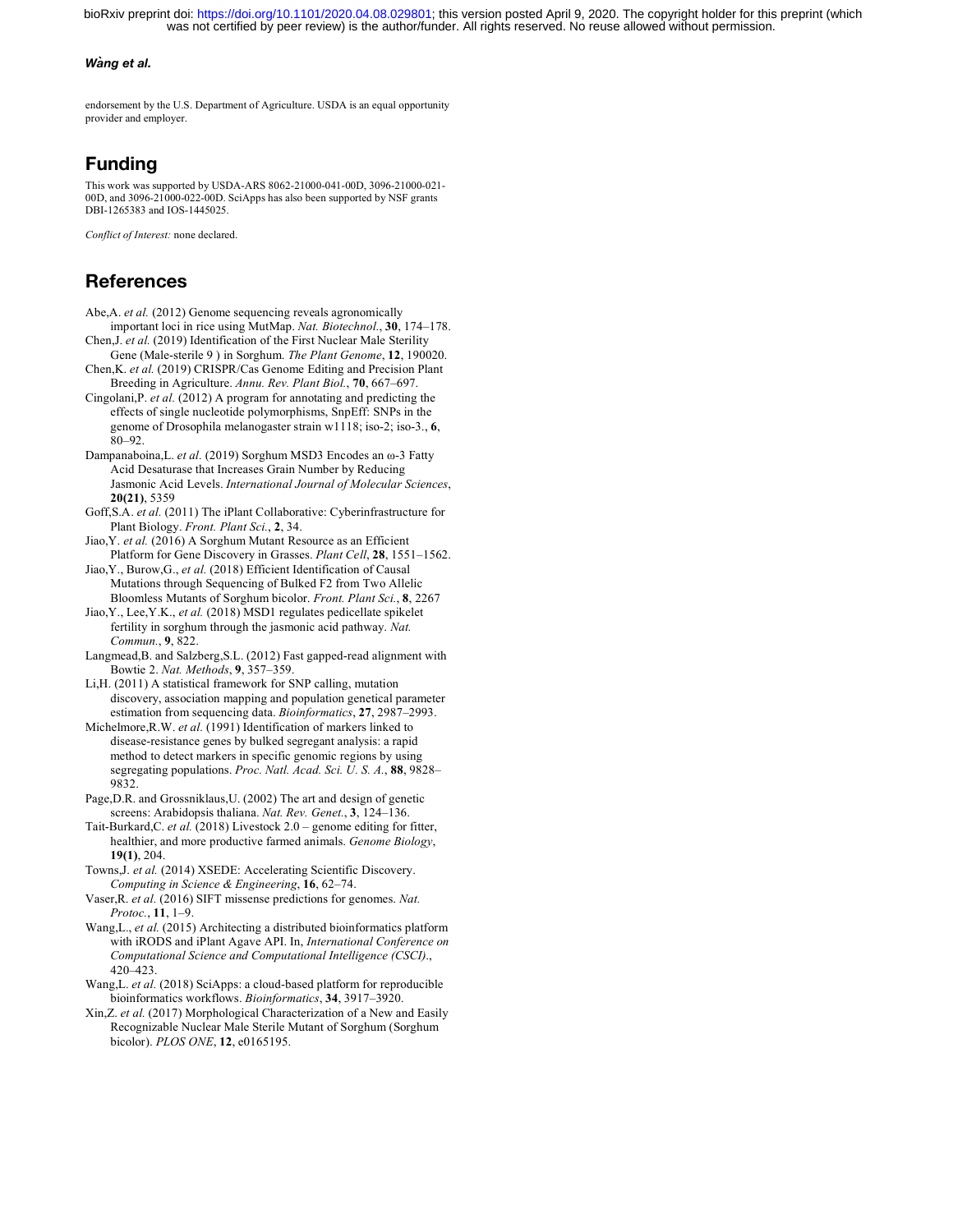was not certified by peer review) is the author/funder. All rights reserved. No reuse allowed without permission. bioRxiv preprint doi: [https://doi.org/10.1101/2020.04.08.029801;](https://doi.org/10.1101/2020.04.08.029801) this version posted April 9, 2020. The copyright holder for this preprint (which



**Fig. 1. The BSAseq workflow**. (A) Overview. (B) Diagram of the analysis pipeline chaining files (open button) and applications (filled buttons). (C) Segregation probability plots with a window size of 2 Mb along the chromosome 2 for the ms9 F2 pool data. Blue circles indicate nonsynonymous SNPs. Filled red circles indicate significant mutations (stop\_gained, splice\_site\_acceptor, splice\_site\_donor, start\_lost, or missense mutations with SIFT score  $< 0.05$  and median info  $< 3.25$ ). The blue horizontal line indicates the  $10^{-5}$  significance threshold. The first row of the table (below the plot) is selected by clicking, which highlights the row in blue and the matching mutation on the plot with a blue square (pointed by a red arrow). Note that clicking on any circles on the plot will also highlight the matching genes in the table. Clicking on the candidate gene id will query the EMS mutation